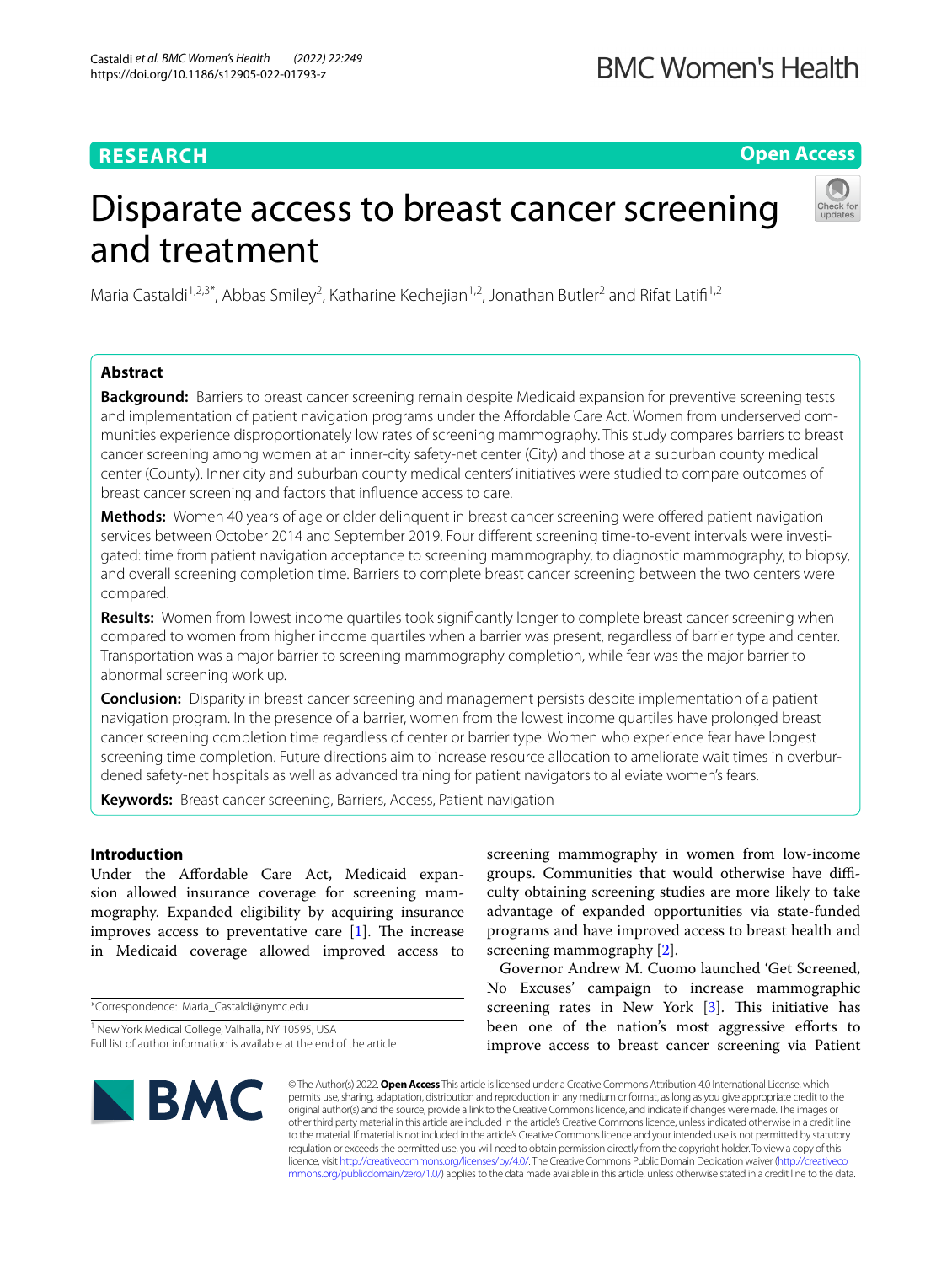Navigation Program (PNP) development. Patient navigation (PN) describes interventions involving people or organizations that aim to promote access to healthcare for communities that have been historically marginalized and vulnerable [[4\]](#page-8-3). Patient navigation services have been reported to have signifcant impact on adherence to breast cancer treatment and serve as an intervention tool to aid in breast cancer screening [[5\]](#page-8-4). Patient navigators (PNs) offer support and assistance for follow through with screening and associated diagnostics and treatment as needed.

Analysis of breast centers' initiatives and outcomes on breast cancer screening rates supported by the New York State Patient Navigation Program for Breast Cancer Screening showed that age, screening stage, and income were the most important variables associated with compliant breast cancer screening [[2\]](#page-8-1). PN captured women delinquent in breast cancer screening and increased screening by 800 women per year. However, despite implementation of the Governor's Patient Navigation Program, disparate screening rates with prolonged timliness to care persisted in those with low socioeconomic status (SES) treated at a safety-net hospital. Further, despite navigation implementation in safety net-hospitals, barriers were not overcome to improve timeliness to screening. Poorer outcomes and mortality will continue to rise due to disparate treatment rates. The authors sought to investigate barriers that could be responsible for disparate timely completion of breast cancer screening in women of lower socioeconomic status. This investigation would serve to better understand how to improve healthcare delivery and preventative measures to patients cared for in centers serving lower income communities.

Groups that have been historically marginalized are least likely to be screened for many reasons. Several studies have shown that certain categories of people, particularly the most vulnerable, due to economic and social marginalization, are excluded from health systems and require more support to overcome the multitude of barriers they encounter in accessing care  $[6]$  $[6]$ . Through the provisions of the Governor's New York State Department of Health Grant, centers were awarded funding to support activities related to the grant's breast cancer initiatives in providing screening patient navigation to women in need of breast cancer screening. Two centers identifed similar target populations to increase breast cancer screening. The Affordable Care Act (ACA) signed into law in 2010, mandated insurance coverage for women in their forties. In 2015, the American College of Radiology and Society of Breast Imaging reaffirmed the benefit to yearly mammography beginning at age forty. With this, the American Society of Breast Surgeons and the American Cancer Society endorsed recommendations that average risk women undergo yearly screening mammography beginning at age forty. The breast program leaders developed similar pathways for grant project delivery; one center is a safety-net hospital (City) and the second, a county medical center (County).

## **Methods**

#### **Data source**

Institutional data was collected from two breast centers accredited by the American College of Surgeons' National Accreditation Program for Breast Centers (NAPBC) in receipt of funding from the governor's grant for the New York State Patient Navigation Program for Breast Cancer Screening. We compare an inner-city safety net hospital (City), serving mainly those communities that have been socioeconomically marginalized and underrepresented and a second center (County), a regional suburban county hospital, serving communities with less socioeconomic disadvantage and those with healthcare insurance. Women 40 years of age or older delinquent in breast cancer screening one year or greater were eligible for enrollment for breast screening and PN services.

A PN followed women who accepted PN services for breast cancer screening through the governor's grant at both centers via a tracking tool. Women accepted PN services at the initial encounter between patient and navigator, in person or by telephone. In person encounters occurred at breast screening and outreach events. The tracking tool included demographic and contact information, as well as barriers reported or encountered that interfered with ability to obtain a mammogram. The PN recorded patient self-reported barriers to screening on the tracking tool.

Process measures monitored included women contacted within City and County centers and from the priority communities with the offer of PN services, women referred for screening mammography, women in need of screening, total screened, positive fndings and women requiring breast biopsy. The NYS DOH/Health Research Inc. [\[7](#page-8-6)] staf monitored the progress of City and County contractor's progress towards work plan goals, objectives, and deliverables to meet funding criteria. Project progress and screening results were generated monthly, quarterly, semiannually, and reported to DOH.

Target and priority populations for community outreach activity were identified by collaborating with offsite community centers and local health systems, DSRIP Program Performing Provider Systems, Federally Qualifed Health Centers (FQHCs), and health plans. Hospital radiology logs of missed appointments also identifed those in need of breast screening.

PNs are salaried employees of both City and County centers and receive neither fnancial incentives nor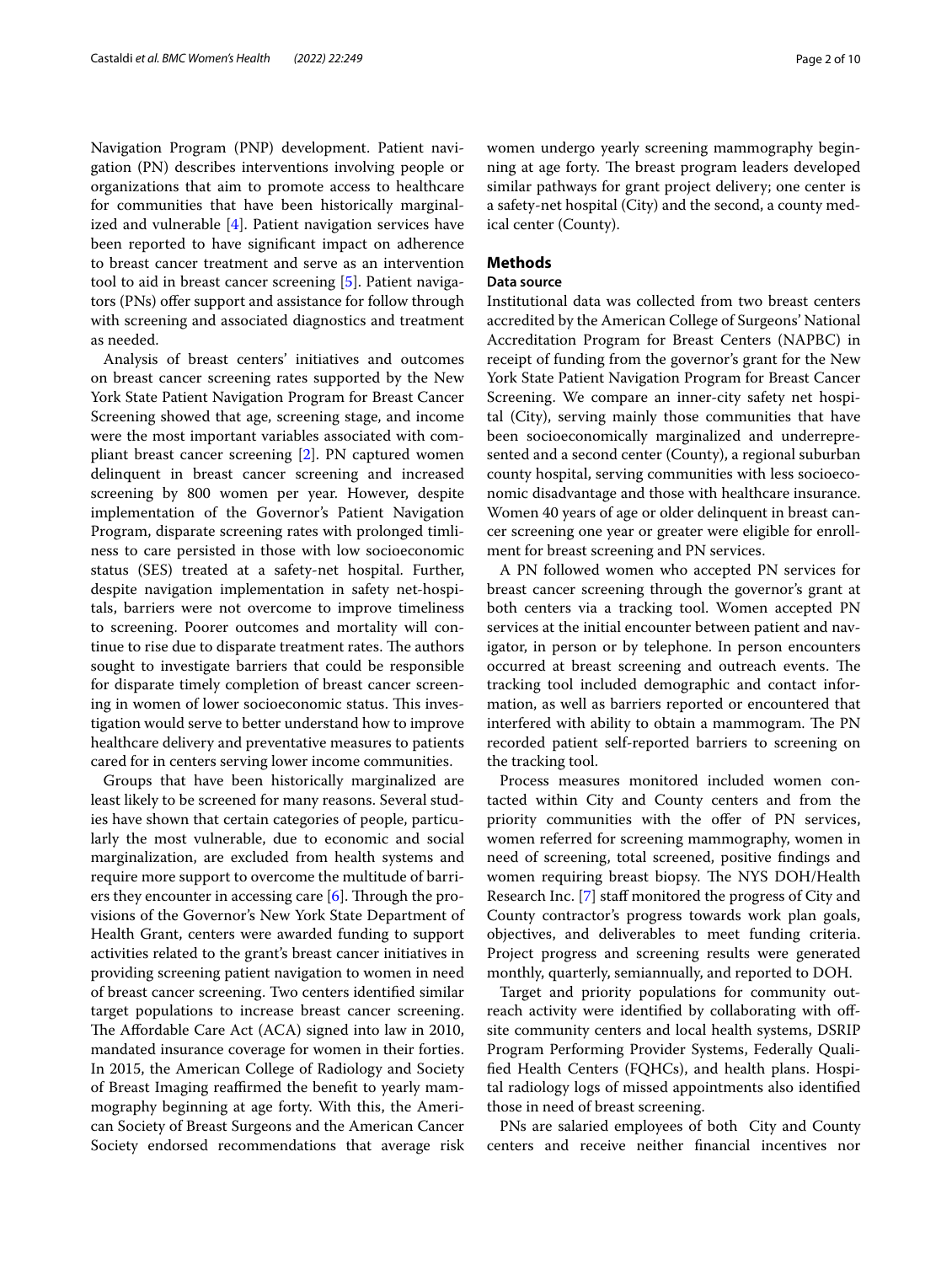compensation for their work or numbers of women enrolled. PNs were selected based on prior healthcare experience, through survivorship or nursing training. City and County PNs had prior cancer navigation experience.

PNs contacted patients referred by community partners and from lists generated by afliated health systems and radiology logs to determine need for and overdue breast cancer screening. PNs identifed women in need of breast cancer screening if age≥40 and not screened yearly. Upon acceptance of PN services, the PNs assessed barriers to screening, scheduled women for cancer screening services, followed women forscreening completion and connection hand off to the NAPBC navigator for further work up for abnormal mammography. Barrier assessment tools were created for each institution. The self-reported barriers to care and timely screening were grouped into child care; paid time off (PTO); transportation; fear, which included fear of procedure and fear of results; support, which included family, cultural, religious, companion to accompany; scheduling, which included assistance with scheduling appointment, missed appointment, and scheduling conficts; and other barriers, which included all remaining barriers such as immigration, insurance, and language barriers. The PNs were a source of continual support for patients acting as liaison between patient and healthcare provider and center. The governor's grant PN activity was integrated into the center's current education and outreach activity workflow requirement to maintain center compliance with American College of Surgeon's NAPBC accreditation.

#### **Patient selection**

Women 40 years of age or older, delinquent in breast cancer screening one year or greater were ofered PN services. The Affordable Care Act (ACA) signed into law in 2010, mandated insurance coverage for women in their forties. In 2015, the American College of Radiology and Society of Breast Imaging reaffirmed the benefit to yearly mammography beginning at age 40. With this, the American Society of Breast Surgeons and the American Cancer Society endorsed recommendations that average risk women undergo yearly screening mammography beginning at age 40. Those who accepted and completed breast cancer screening at one of two, City or County, NAPBC-accredited breast centers between October 2014 and September 2019 were tracked. Primary outcomes of interest were identifcation of barriers to screening yearly breast screening.

## **Statistical analyses**

Comparative analysis on women aged 40 years and over in need of screening mammography who accepted PN services at City and County NAPBC-accredited breast centers was conducted. (Table [1\)](#page-3-0) Frequency distribution of diferent barriers was compared between those who completed screening and those who did not, using chisquare test. Similarly, the frequency distribution of diferent barriers was compared between the two centers using chi-square test. Diferences in breast cancer screening times were compared between the two centers for each barrier using t test. Additionally, diferences in breast cancer screening times were compared among various barriers within each center using ANOVA. Women were classifed based on income quartiles. Screening times were compared among various barriers within each income quartile using ANOVA. The prevalence of barriers within each stage of screening were compared using chi-square test. An alpha level of 0.05 was used to determine if the groups were statistically diferent. Data was analyzed using SPSS, version 26 (IBM Corporation, SPSS, Chicago, IL). This study was approved by the New York Medical College Institutional Review Board.

## **Results**

The sample contained 2,505 women aged 40 years or older who accepted PN services between October 2014 and September 2019. Mean (SD) age of patients was 56.2 (10) years. City included 38% of total sample size and County 62%.

# **Barriers to breast cancer screening**

Of the 2505 women included in the study, 39.6% identified no barrier to breast screening. The most common barriers were transportation (21.8%), no PTO (18.3%), and childcare (11.5%). Results are presented in Table [2.](#page-3-1)

## **Barrier presence and completion of screening**

Of the women who identifed transportation as a barrier, 27.9% did not complete the screening, indicating that transportation was the most common barrier to completion of breast cancer screening among City and County women, regardless of income quartile. (Table [3\)](#page-3-2).

#### **Screening completion by type of barrier and center visited**

There was a significant difference between the percentage of women in City and County who experienced no barrier and completed the breast cancer screening (Table [4\)](#page-4-0). City women identifed no PTO and transportation as the most common barriers to screening completion when compared to County women (Table [4](#page-4-0)). Thus, more than 58% of City women experienced no PTO and transportation as barriers to completion of screening, compared to approximately 25% of County women who faced the same barriers. More City women experienced childcare as a barrier than County women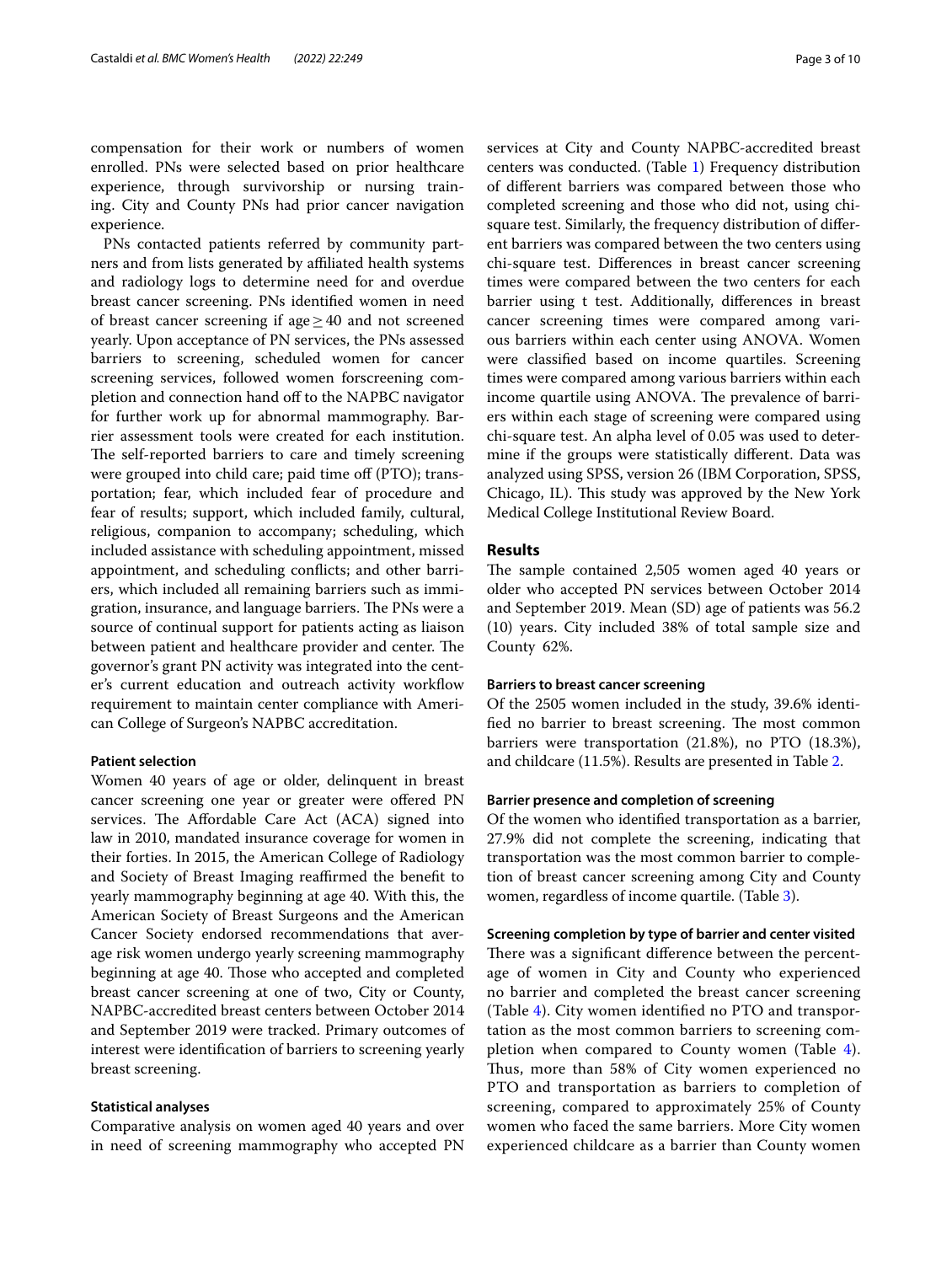# <span id="page-3-0"></span>**Table 1** Screening center elements

|                                                | <b>City center</b> | <b>County center</b> | p Value |
|------------------------------------------------|--------------------|----------------------|---------|
| Observation, N (%)                             | 1,167(47)          | 1,338 (53)           |         |
| Age (Years), mean (SD)                         | 54.9 (9.7)         | 57.5 (10.3)          | < 0.001 |
| Median income for zip code, dollars, mean (SD) | 42,899<br>(16,249) | 71,513<br>(34, 135)  | < 0.001 |
| Screening mammography times (Days), mean (SD)  |                    |                      |         |
| Navigation to screening                        | 47.4 (74.7)        | 14.1(31.7)           | < 0.001 |
| Screening to diagnostic                        | 40.4 (50.0)        | 32.2 (58.6)          | 0.280   |
| Screening to biopsy                            | $21.0(-)$          | 21.2(9.3)            | 0.980   |
| Diagnostic to biopsy                           | 52.1 (54.6)        | 22.5 (19.0)          | 0.010   |
| BIRADS 4 to biopsy                             | 51.0 (53.9)        | 21.8 (14.3)          | 0.007   |
| Navigation to screening completion             | 53.7 (77.5)        | 163.7 (36.4)         | < 0.001 |
| Navigation to last contact                     | 52.7 (77.1)        | 16.4(36.2)           | < 0.001 |
| Median income for zip code quartile, N (%)     |                    |                      |         |
| Lowest quartile (0-25)                         | 620 (53)           | 16(1)                | < 0.001 |
| Quartile 2 (26-50)                             | 55(5)              | 570 (43)             |         |
| Quartile 3 (51-75)                             | 461 (40)           | 152(11)              |         |
| Highest quartile (76-100)                      | 31(3)              | 600(45)              |         |
| Barrier to screening, N (%)                    |                    |                      |         |
| Child care                                     | 190 (16)           | 99(7)                | < 0.001 |
| No paid time off                               | 287(25)            | 171(13)              | < 0.001 |
| Transportation                                 | 374 (32)           | 173(13)              | < 0.001 |
| Fear                                           | 149(13)            | 3(0.2)               | < 0.001 |
| Support network                                | 4(0.3)             | 21(2)                | 0.020   |
| Scheduling issues                              | 14(1)              | 0(0)                 | < 0.001 |
| Other*                                         | 22(2)              | 7(0.5)               | 0.001   |

Bolded *p* values indicate statistical signifcance

\*Immigration, insurance, language barriers

# <span id="page-3-1"></span>**Table 2** Top barriers to breast cancer screening

| <b>Barrier</b> | N   | Percent |
|----------------|-----|---------|
| No barrier     | 991 | 39.6    |
| Child care     | 289 | 11.5    |
| No PTO         | 458 | 18.3    |
| Transportation | 547 | 21.8    |
| Fear           | 152 | 6.1     |
| Support        | 25  | 1.0     |
| Schedule       | 14  | 0.6     |
| Other*         | 29  | 1.2     |

\*Immigration, insurance, language barriers

<span id="page-3-2"></span>**Table 3** Barrier and completion of screening, all patients

| <b>Barrier</b> | Not screened, N (%) | Completed<br>screening, N (%) | p Value |
|----------------|---------------------|-------------------------------|---------|
| No barrier     | 52 (17.5%)          | 939 (42.5)                    | < 0.001 |
| Child care     | 48 (16.2%)          | 241 (10.9)                    | 0.008   |
| No PTO         | 68 (22.9%)          | 390 (17.7%)                   | 0.029   |
| Transportation | 83 (27.9%)          | 464 (21.0%)                   | 0.007   |
| Fear           | 30 (10.1%)          | 122 (5.5%)                    | 0.002   |
| Support        | 4(1.3%)             | 21 (1.0%)                     | 0.528   |
| Schedule       | $3(1.0\%)$          | 11 (0.5%)                     | 0.226   |
| Other*         | $9(3.0\%)$          | 20 (0.9%)                     | 0.001   |

Bolded *p* values indicate statistical signifcance

\*Immigration, insurance, language barriers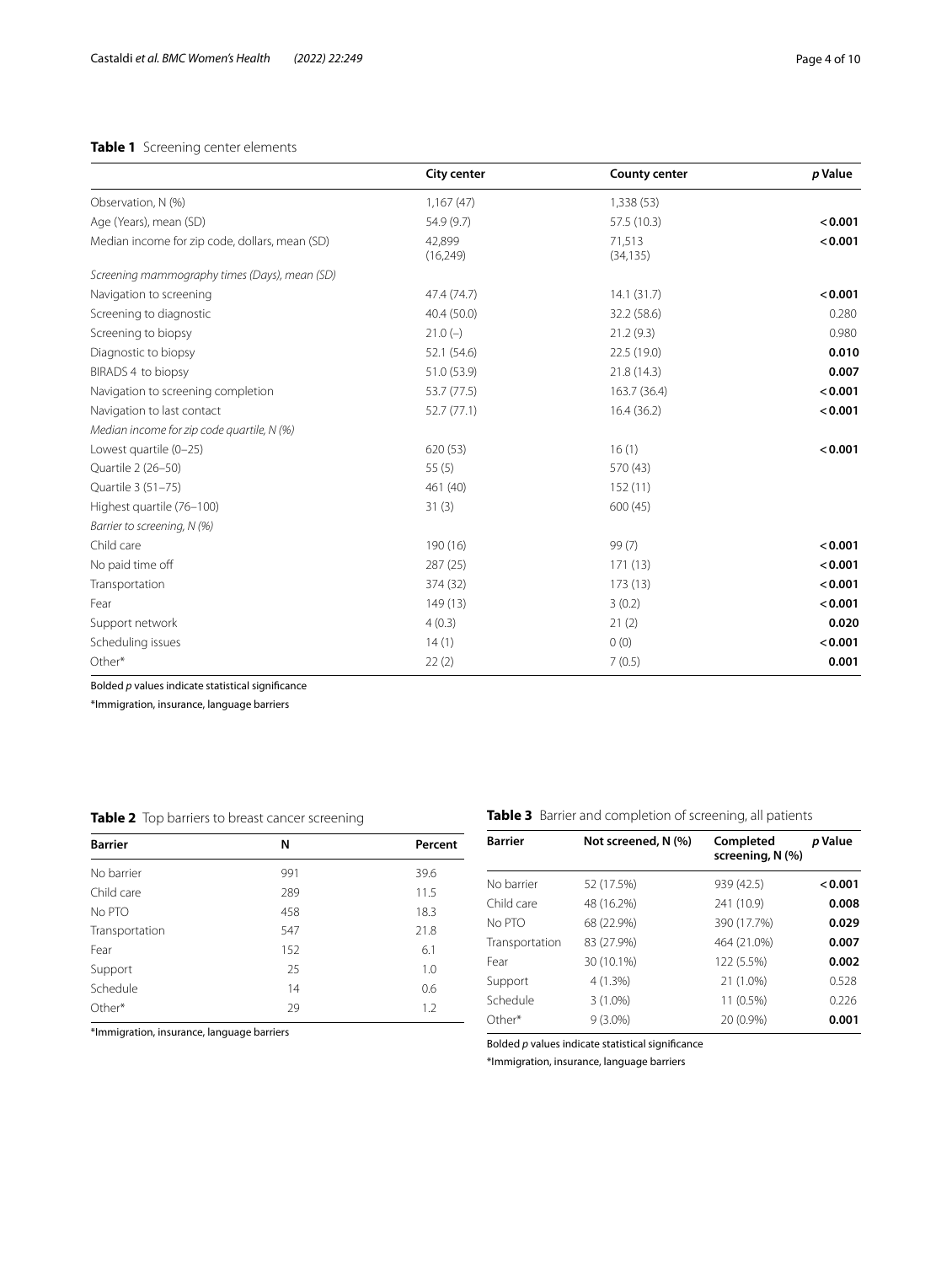| <b>Barrier</b> | Completed screening, N (%) |             | Did not complete screening, N (%) |            |             |         |
|----------------|----------------------------|-------------|-----------------------------------|------------|-------------|---------|
|                | City                       | County      | p Value                           | City       | County      | p Value |
| No barrier     | 83 (9.2%)                  | 856 (65.4%) | < 0.001                           | 44 (16.5%) | 8 (26.7%)   | 0.164   |
| Child care     | 146 (16.2%)                | 95 (7.3%)   | < 0.001                           | 44 (16.5%) | 4 (13.3%)   | 0.798   |
| No PTO         | 228 (25.3%)                | 162 (12.4%) | < 0.001                           | 59 (22.1%) | $9(30.0\%)$ | 0.329   |
| Transportation | 298 (33.1%)                | 166 (12.7%) | < 0.001                           | 76 (28.5%) | 7 (23.3%)   | 0.553   |
| Fear           | 119 (13.2%)                | $3(0.2\%)$  | < 0.001                           | 30 (11.2%) | $0(0\%)$    | 0.055   |
| Support        | $2(0.2\%)$                 | 19 (1.5%)   | 0.003                             | 2(0.7%)    | 2(6.7%)     | 0.052   |
| Schedule       | $11(1.2\%)$                | $0(0\%)$    | < 0.001                           | $3(1.1\%)$ | $0(0\%)$    | 0.999   |
| Other*         | 13 (1.4%)                  | $7(0.5\%)$  | 0.027                             | $9(3.4\%)$ | $0(0\%)$    | 0.606   |

<span id="page-4-0"></span>

|  |  | Table 4 Screening completion by barrier type and center |  |  |  |
|--|--|---------------------------------------------------------|--|--|--|
|--|--|---------------------------------------------------------|--|--|--|

Bolded *p* values indicate statistical signifcance

\*Immigration, insurance, language barriers

(Table  $4$ ). There was no significant difference between the percentage of women at City and County who did not complete breast cancer screening based on barrier type.(Table [4](#page-4-0)).

# **Average screening time completion by barrier type and center visited**

ANOVA test compared average breast cancer screening time completion by barrier type within City and County (Table [5\)](#page-4-1). City women who experienced fear as a barrier had the longest screening time completion (41.92 days). Women who experienced no PTO as a barrier had the shortest screening time completion (25.59 days). Signifcant diference was observed in prevalence of diferent barriers among women in City (Table [5](#page-4-1)). County women who noted childcare as a barrier had the longest screening time completion (20.57 days), and those with other barriers had the shortest screening time completion (5.00 days). There was no significant difference in terms of prevalence of diferent barriers among County women (Table [5](#page-4-1)). T-test compared average breast cancer screening time completion by barrier type between the two centers (Table [5](#page-4-1)). Only two

barriers, namely no PTO and transportation, led to signifcantly longer completion times in City compared to County across all income quartiles (25.69 days vs. 15.76 days, 28.77 days vs. 13.66 days, respectively).

# **Average screening completion time by barrier type and income quartile**

ANOVA compared average screening completion times by barrier type within each income quartile (Table [6](#page-5-0)). Within income quartile 1, there was no diference in mean screening completion time based on barrier typre. Within income quartile 2, there was a signifcant diference in mean screening completion time based on barrier type. The longest screening completion time was associated with childcare (56.91 days) and transportation (20.33 days). Within income quartile 3, there was no diference in mean screening completion time based on barrier type (Table [6](#page-5-0)). Within income quartile 4, there was a signifcant diference in mean screening completion time based on barrier type. The longest screening completion time was associated with no barrier (28.75 days) and childcare (20.19 days).

<span id="page-4-1"></span>

|  | Table 5 Average screening time completion by barrier type and center |  |  |  |
|--|----------------------------------------------------------------------|--|--|--|
|--|----------------------------------------------------------------------|--|--|--|

| <b>Barrier</b> | <b>City center</b> |                |          | <b>County center</b> | p Value**     |          |         |
|----------------|--------------------|----------------|----------|----------------------|---------------|----------|---------|
|                | N                  | Mean (SD)      | p Value* | N                    | Mean (SD)     | p Value* |         |
| No barrier     | 83 (9.2%)          | 31.85 (61.77)  | 0.041    | 856 (65.4%)          | 17.37 (39.43) | 0.641    | 0.050   |
| Child care     | 146 (16.2%)        | 32.33 (54.63)  |          | 95 (7.3%)            | 20.57 (41.52) |          | 0.060   |
| No PTO         | 228 (25.3%)        | 25.69 (46.67)  |          | 162 (12.4%)          | 15.76 (28.69) |          | 0.010   |
| Transportation | 298 (33.1%)        | 28.77 (51.08)  |          | 166 (12.7%)          | 13.66 (28.08) |          | < 0.001 |
| Fear           | 119 (13.2%)        | 41.92 (63.99)  |          | $3(0.2\%)$           | 6.00(5.29)    |          | 0.132   |
| Support        | $2(0.2\%)$         | 126.50 (74.25) |          | 19 (1.5%)            | 9.58 (15.29)  |          | 0.267   |
| Schedule       | 11 (1.2%)          | 41.27 (37.36)  |          | $0(0\%)$             |               |          |         |
| Other*         | 13 (1.4%)          | 31.08 (27.35)  |          | $7(0.5\%)$           | 5.00(1.73)    |          | 0.005   |

Bolded *p* values indicate statistical signifcance

\*Immigration, insurance, language barriers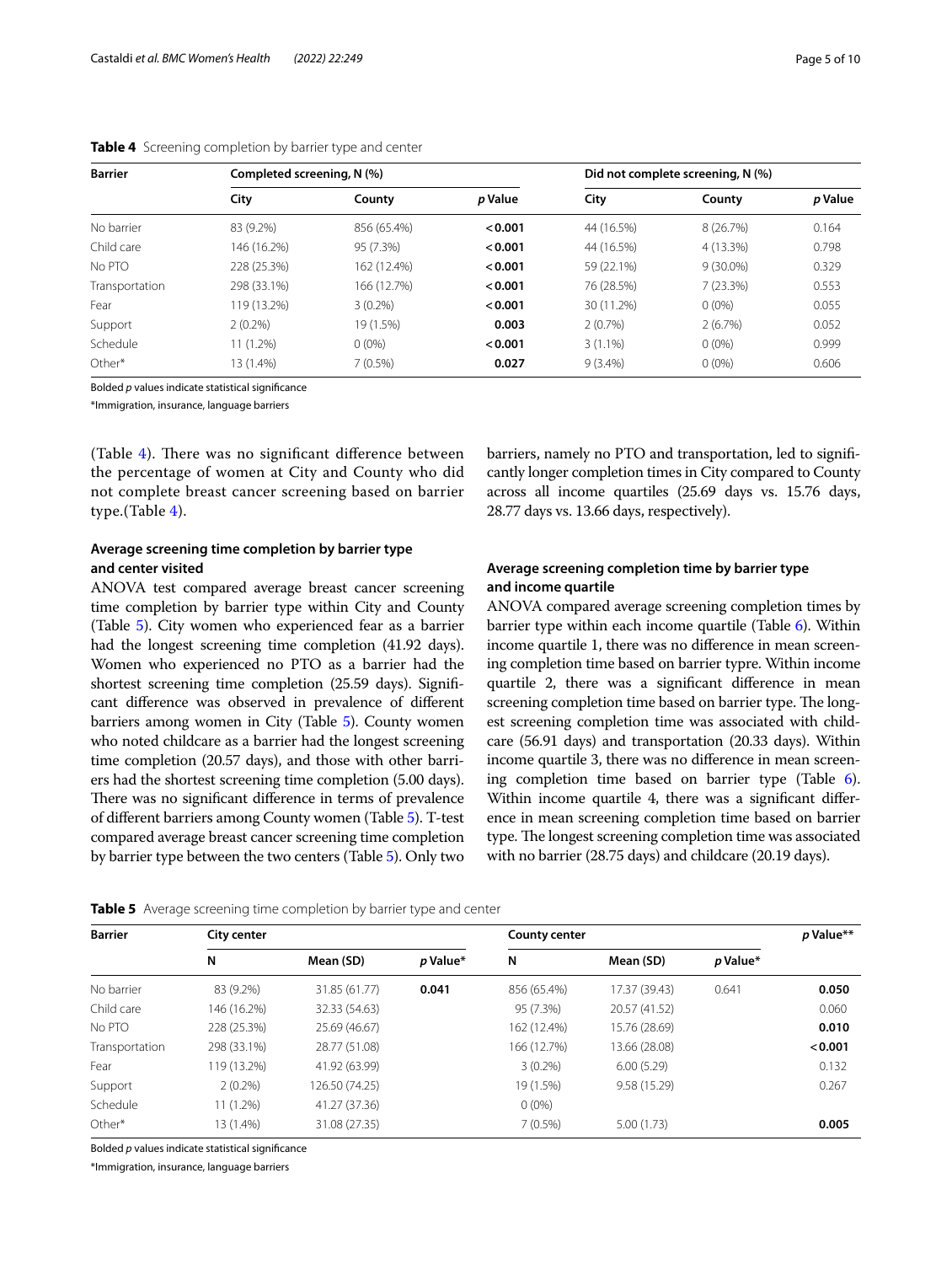| <b>Barrier</b> |           | Income quartile 1 |     |           | Income quartile 2 |       |           | Income quartile 3 |      | Income quartile 4 |               |       | p Value |
|----------------|-----------|-------------------|-----|-----------|-------------------|-------|-----------|-------------------|------|-------------------|---------------|-------|---------|
| N              | Mean (SD) | p                 | N   | Mean (SD) | p                 | N     | Mean (SD) | p                 | N    | Mean (SD)         | p             |       |         |
| No barrier     | 50        | 30.24 (51.80)     | 0.1 | 516       | 10.08 (33.76)     | 0.001 | 77        | 33.14 (57.75)     | 0.07 | 263               | 28.75 (44.87) | 0.002 | < 0.001 |
| Child care     | 81        | 43.69 (67.34)     |     |           | 56.91 (92.78)     |       | 87        | 14.45 (22.25)     |      | 62                | 20.19 (32.05) |       | < 0.001 |
| No PTO         | 116       | 29.16 (47.53)     |     | 24        | 14.29 (20.97)     |       | 126       | 21.47 (44.68)     |      | 124               | 15.96 (29.22) |       | 0.06    |
| Transportation | 165       | 27.62 (46.181)    |     | 27        | 20.33 (33.14)     |       | 143       | 26.55 (24.40)     |      | 129               | 15.03 (30.29) |       | 0.07    |
| Fear           | 69        | 46.06 (65.93)     |     | 4         | 7.75 (23.27)      |       | 43        | 38.35 (64.07)     |      | 4                 | 6.25(4.03)    |       | 0.52    |
| Support        |           |                   |     |           |                   |       | 9         | 40.89 (59.08)     |      | 12                | 5.58(3.32)    |       | 0.05    |
| Schedule       | 3         | 30.67 (29.57)     |     |           | $3.00(-)$         |       |           | 51.29 (40.22)     |      |                   |               |       | 0.45    |
| Other*         |           | 30.86 (32.07)     |     |           |                   |       |           | 27.43 (23.97)     |      | 6                 | 5.17(1.84)    |       | 0.14    |

<span id="page-5-0"></span>**Table 6** Average screening completion time by barrier type and income quartile

Bolded *p* values indicate statistical signifcance

\*Immigration, insurance, language barriers

#### **Barrier presence and breast cancer screening stage**

Major diferences in the prevalence of a barrier was found within each stage of screening (Table [7](#page-5-1)). Transportation and no PTO were the major barriers to completing screening mammography (27.9% and 22.9% respectively). Fear posed a barrier to screening mammography (10.1%). Of the patients who completed screening mammography, 21.0% still experienced transportation as a barrier. On the other hand, a higher percentage of women did not complete diagnostic mammography when fear was present (23.5%). Fear was the barrier that played a major role in determining who completed diagnostic mammography (Table [7](#page-5-1)). For those women requiring diagnostic mammograms, the only diference between those who completed and those who did not complete this stage was presence of fear as a barrier. One quarter of patients did not complete diagnostic mammography based on fear alone.

Top barriers interfering with timely completion of screening mammography, are transportation, 25%; PTO, 25%; and fear. Twenty-one percent of those who completed screening mammography reported transportation as the main barrier compared to 28% of those who did not complete screening. In other words, one ffth of the population who actually completed the study also experienced transportation as a barrier.

# **Discussion**

Our study fnds women in low income quartiles experiencing longer completion times for each breast cancer screening stage as well as longer overall completion times compared to women in higher income quartiles. Among City women, fear was the most prominent and prohibitive barrier to screening mammography. However, transportation and no paid time of were the most signifcant barriers to timely breast cancer screening in both City and County women.

### **Patient demographics**

In our cohort of 2505 women, City center included 38% and County center 62% of the total sample size. This diference in sample size may be due to several factors, including a higher number of women of low SES in City, limited access to health care overall, and busy

<span id="page-5-1"></span>

|  |  | Table 7 Barrier presence and breast screening stage |  |
|--|--|-----------------------------------------------------|--|
|  |  |                                                     |  |

| <b>Barrier</b> | Completed screening mammography |             | p Value | Completed diagnostic mammography | p Value    |       |
|----------------|---------------------------------|-------------|---------|----------------------------------|------------|-------|
|                | No, N (%)                       | Yes, N (%)  |         | No, N (%)                        | Yes, N (%) |       |
| No barrier     | 52 (17.5%)                      | 939 (42.5)  | < 0.001 | 6(17.6%)                         | 46 (24.7%) | 0.371 |
| Child care     | 48 (16.2%)                      | 241 (10.9)  | 0.008   | 6(17.6%)                         | 31 (16.7%) | 0.888 |
| No PTO         | 68 (22.9%)                      | 390 (17.7%) | 0.029   | 5 (14.7%)                        | 36 (19.4%) | 0.522 |
| Transportation | 83 (27.9%)                      | 464 (21.0%) | 0.007   | 9(26.5%)                         | 44 (23.7%) | 0.724 |
| Fear           | 30 (10.1%)                      | 122 (5.5%)  | 0.002   | 8 (23.5%)                        | 20 (10.8%) | 0.040 |
| Support        | 4(1.3%)                         | 21 (1.0%)   | 0.528   | $0(0\%)$                         | $2(1.1\%)$ | 0.999 |
| Schedule       | $3(1.0\%)$                      | 11 (0.5%)   | 0.226   | $0(0\%)$                         | $1(0.5\%)$ | 0.999 |
| Other*         | $9(3.0\%)$                      | 20 (0.9%)   | 0.001   | $0(0\%)$                         | $6(3.2\%)$ | 0.594 |

Bolded *p* values indicate statistical signifcance

\*Immigration, insurance, language barriers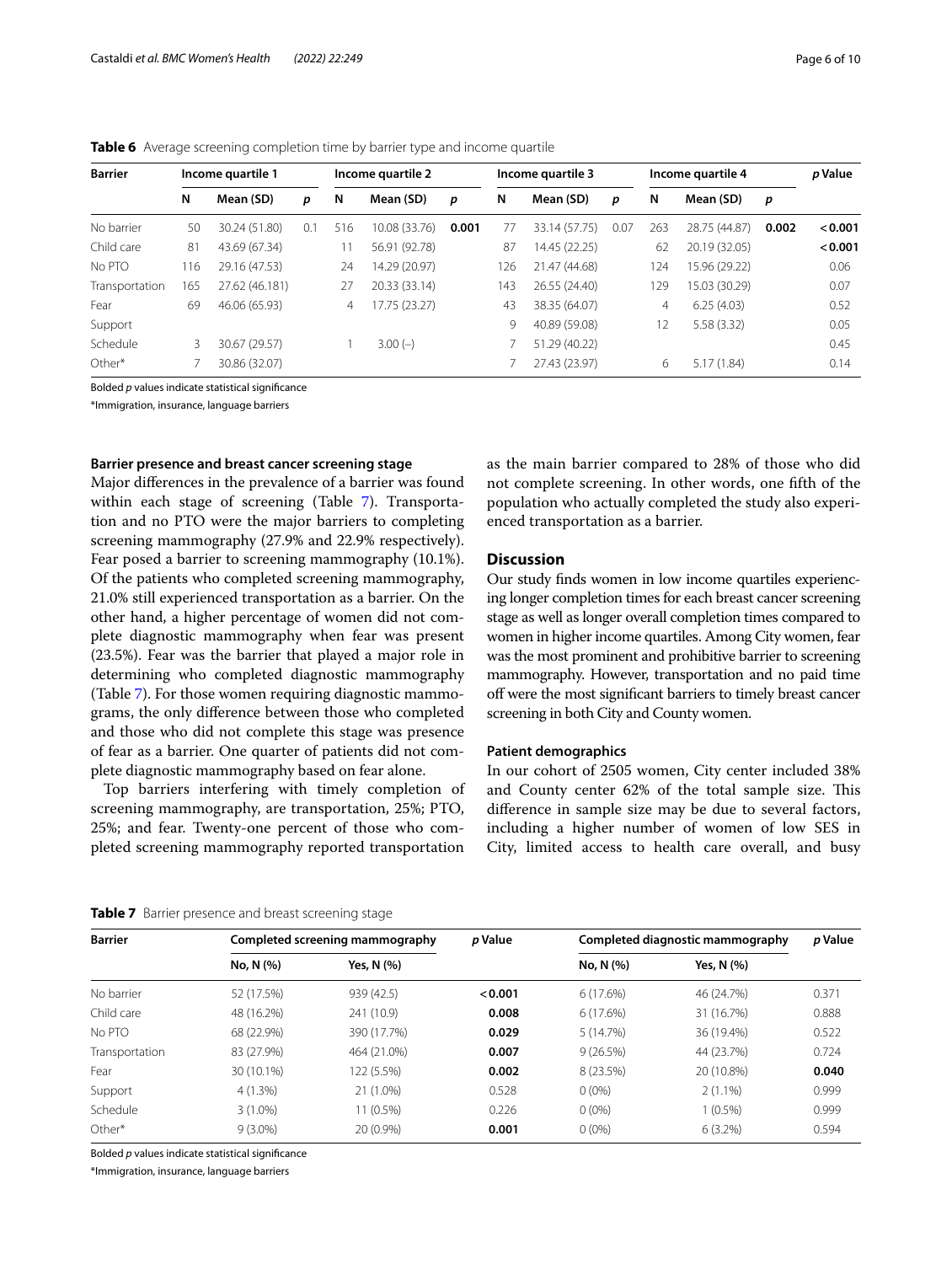schedules with competing priorities among City women. The majority of City women fell into income quartile 1 or low SES, while the majority of County women were of high SES in income quartile 4. Women of low SES with loss of wages for medical care visits, further deter from pursuing breast cancer screening. Women with poor understanding of screening or fear of screening procedure or results, treatment facilities with lower number of mammography facilities per female population, inadequate mammography capacity, staf shortages, or limited availability of evening and weekend hours to accommodate busy work schedules are characteristic of low income communities. [\[8](#page-8-7)[–10\]](#page-8-8). Such systemic barriers have been associated with a lower likelihood of breast cancer screenings and longer wait times for screening appointments [[9,](#page-8-9) [10](#page-8-8)]. Also, patients typically struggle to keep appointments when they live far from the nearest screening facility or lack transportation  $[10, 11]$  $[10, 11]$  $[10, 11]$  $[10, 11]$ . Thus, each of these factors may have contributed to the sample size diferential between City and County.

Our main fnding in comparison of City and County shows that age, screening stage, and income were the most important variables associated with timely breast cancer screening. County women were signifcantly older in higher income quartiles compared with women from City. Older age is a signifcant factor in treatment delay, which suggests that an increased number of comorbidities may be associated with longer wait times [[12](#page-8-11), [13\]](#page-8-12). In contrast, County women, although older, had faster screening times compared to younger City women. This suggests other factors at play infuencing breast cancer screening outcomes in City.

Women from the lowest SES quartiles took signifcantly longer to complete each screening stage as well as experiencing longest total completion times compared to women in highest quartile when a barrier was identifed. Regardless of barrier type, women from the highest income quartile completed screening faster than women from the lowest income quartile. This outcome is supported by literature indicating women of low SES continue to face disparate access and treatment beyond the barriers that they face. This could be due to fewer resources to overcome barriers as well as overburdened centers serving poorer communities [[9](#page-8-9)[–11](#page-8-10), [14\]](#page-8-13).

### **Site diferences**

We compared an inner-city safety-net hospital serving mainly socioeconomically disadvantaged, underinsured, and uninsured communities (City), and a regional suburban county hospital, serving insured communities with higher SES (County). City and County centers were chosen because they identifed a similar population of focus, who are in greatest need of barrier reduction support provided by the Governor's grant PNP.

There was an inherent difference in ability and capacity of the safety-net City center to provide comparative quality health care, even with the use of PNs to assist with access to screening. When comparing timeliness of screening completion between both centers, County completed the screening process in almost half the time as City. The shortest times to screening completions in the City were still greater than the longest time interval in County. Often, safety-net hospitals have fewer resources and are more fnancially burdened than nonsafety-net hospitals, due to caring for a higher percentage of Medicaid and uninsured patients [[9](#page-8-9), [15–](#page-8-14)[17\]](#page-8-15). Additionally, safety-net hospitals are experiencing an increase in caseload and wait times, as well as a shortage of provider and support staff which can slow the delivery of care to patients  $[14, 18]$  $[14, 18]$  $[14, 18]$  $[14, 18]$ . This may add to patient anxiety, gaps in care, and perhaps worse survival outcomes due to delayed care [[12,](#page-8-11) [14](#page-8-13), [19](#page-8-17)]. Our study supports the fact that timeliness to screening is infuenced by the aforementioned system barriers.

#### **Barriers to breast cancer screening**

A Patient Navigator Tracker Spreadsheet was used to record patient demographics and self-reported barriers to screening. Patients self-reported any of the following barriers on child care, paid time off (PTO), transportation, fear, support, scheduling, as well as other via free text. Obviously, there could be some few barriers that were hidden or not recognized.

The most common barriers identified were equal across the four income quartiles: transportation, childcare, and no PTO. This supports similar findings in the literature that show transportation to be the most common barrier overall [\[20,](#page-8-18) [21\]](#page-8-19). Groups that have been historically vulnerable, most commonly experience barriers such as fear of cost, fear of mammogram-associated pain and fear of receiving bad news [[22,](#page-8-20) [23\]](#page-8-21). Despite free services and PN, underserved women continue to report experiential and psychological obstacles to mammography. This suggests the need for improved targeted education and outreach in these communities [\[22\]](#page-8-20), as well as further education and training of PNs.

The majority of City women experienced no PTO and transportation as main barriers to completion of screening, compared to only one fourth of County women who faced the same barriers. City women also experienced childcare as a barrier more often than County women. Place of residence may play a role in access to health services, reliable transportation, the fnancial ability to take time off from work, and timely preventive health. Ultimately, these barriers delay breast cancer screening and overall screening completion and workup, which in turn,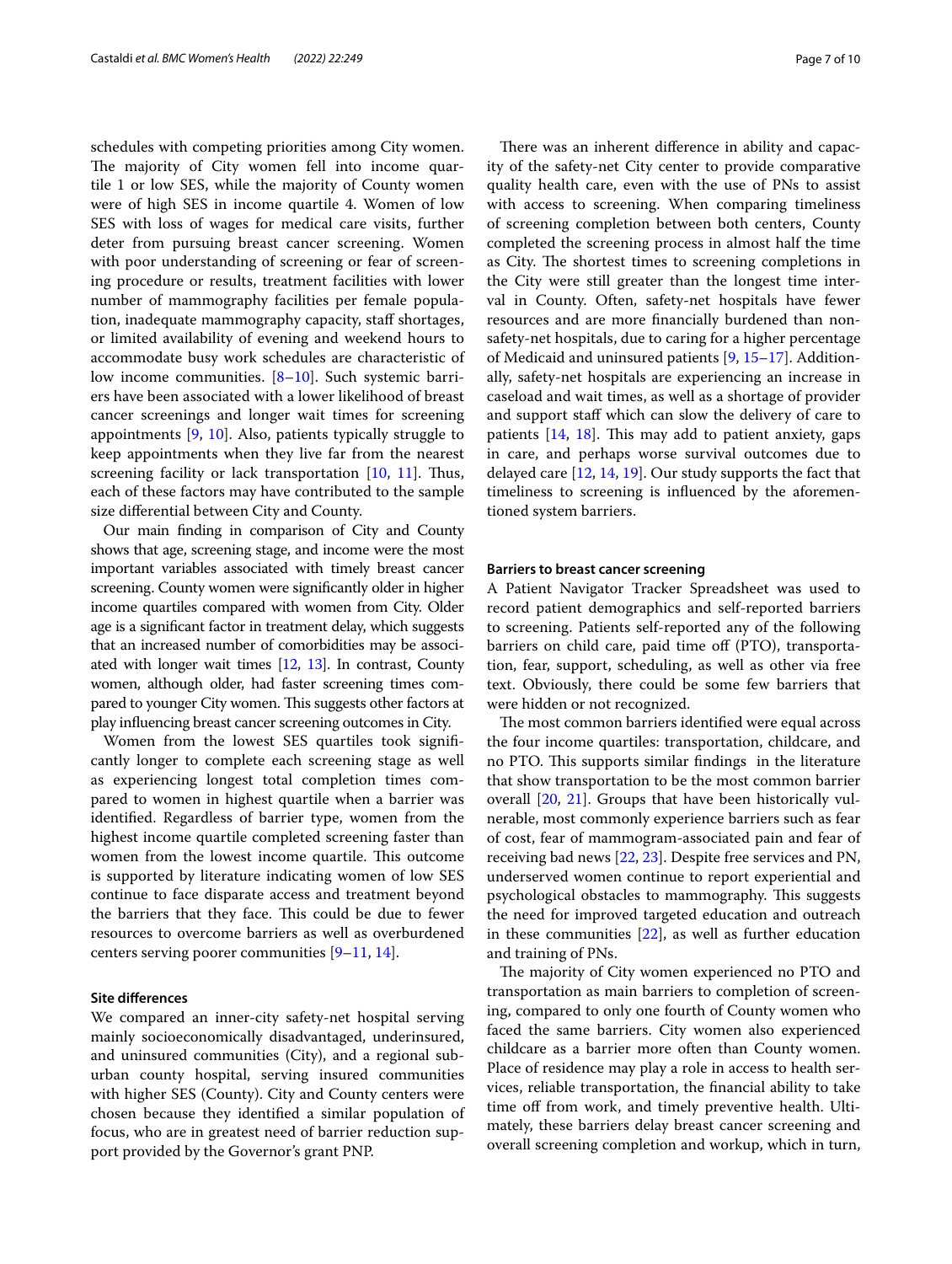influence breast cancer treatment and mortality. The high concentration of vulnerable populations and poor areas in a City may explain why urban women are more likely to present with late-stage disease compared to those who live in suburban and rural areas [[24](#page-8-22), [25](#page-8-23)]. When comparing characteristics of urban and suburban communities, urban areas are more racially and ethnically diverse, as nonwhites make up the majority of the population, while suburban and rural areas are predominantly white [\[24](#page-8-22)]. Among minority women, the most common barriers to breast screening reported in the literature and supported by our study are lack of health insurance, poor knowledge about breast cancer screening, lack of physician recommendation, lack of trust in hospitals and doctors, language barriers, fear of procedure, and lack of transportation [[20,](#page-8-18) [26](#page-8-24), [27](#page-8-25)]. In addition, socioeconomically deprived communities with high unemployment rates and crime forces day-to-day survival, leaving less attention to preventative care. Lower cancer screening rates or advanced stages of breast cancer at diagnosis occur in economically and socially marginalized populations for the reasons described above  $[8]$  $[8]$ . Perhaps an effective way to raise awareness for breast cancer screening and prevention might be through education programs that incorporate all aspects of women's health. Incorporating breast screening while providing education for example on breastfeeding may utilize a captive audience receptive to all aspects of breast health education [\[28](#page-9-0)].

Fear poses a major barrier to breast cancer screening completion. City women experiencing fear had the longest screening completion times. The only difference between women who completed the required additional diagnostic images for an abnormal screening mammogram and those who did not was the presence of fear as a barrier  $[29]$ . This finding highlights the importance of addressing not only education but cultural attitudes and belief systems surrounding the health care system. Psychosocial factors such as fear and anxiety, fatalistic attitudes, perceived risk, misunderstanding, competing demands of caring for others, and social norms may delay diagnostic assessment and treatment [[9](#page-8-9), [26,](#page-8-24) [27\]](#page-8-25). Greater ethnic and racial diversity among City women compared to County women may account for varied cultural beliefs and a heightened sense of fear surrounding breast cancer screening, particularly as one approaches breast biopsy.

There are several limitations of this study. Firstly, structural barriers were present. Patients who were unable to make timely appointments due to overbooked mammogram schedules and lack of staf to support screening off hours such as weekends and nights were not tracked. Second, factors infuencing physician recommendations were not controlled for in this study. Data on physician's recommendations was not gathered in order to determine if in fact some patients were following USTPS task force guidelines of screening every other year.

Future directions look to further educate those that provide patient navigation. It is well known that PNPs enhance system throughput for breast cancer treatment [[5\]](#page-8-4). However, what is less known are the effects of navigation training and education levels of navigators and efects on care enhancement [[5\]](#page-8-4). Patient fear toward the screening procedure and the uncertainties about the results of screening seem to be the strongest infuence in decisions to pursue screening. Heath care providers and PNs must gain a better understanding of fear from the patient perspective in order to address this common barrier. Contribution of social support to infuence mammography behavior has been studied. Social support can offer help directly by delivering encouragement to overcome fears and provide information and knowledge on importance of screening. It has been shown that increased performance of breast cancer screening behaviors is correlated with high levels of social support[30](#page-9-2). Social support through social relationships and interpersonal exchanges from family members, friends, and signifcant others has direct and indirect efects on health. Additionally, motivation to overcome fear relies on how passionately physicians and PNs advocate for breast screening. Both physicians and PNs while expressing the importance of screening should understand that patients may need to reach a level of comfort before they agree to be screened. Education in areas such as cultural competency and social networks may aid in alleviating fear of screening.

# **Conclusion**

Despite implementation of a patient navigation program, factors remain and contribute to disparate access and treatment in breast cancer screening. The mere presence of a barrier to obtain breast cancer screening revealed that women from the lowest income quartiles have prolonged screening times regardless of center or barrier type. Our study underscores the need for continued eforts on mitigating barriers and healthcare system challenges that minority and low-income women face in breast cancer care. In particular, efforts are needed to increase social support and education for women who experience fear as an obstacle to breast cancer screening completion, in addition to a fnancial boost for patient transportation and childcare services. It is essential to strive for improvements in health care navigation and delivery for vulnerable populations in order to improve access and ultimately better outcomes in cancer care. Further, resource allocation to overburdened safety-net hospitals remains paramount for timely care and preventative screening. Healthcare practitioners and policy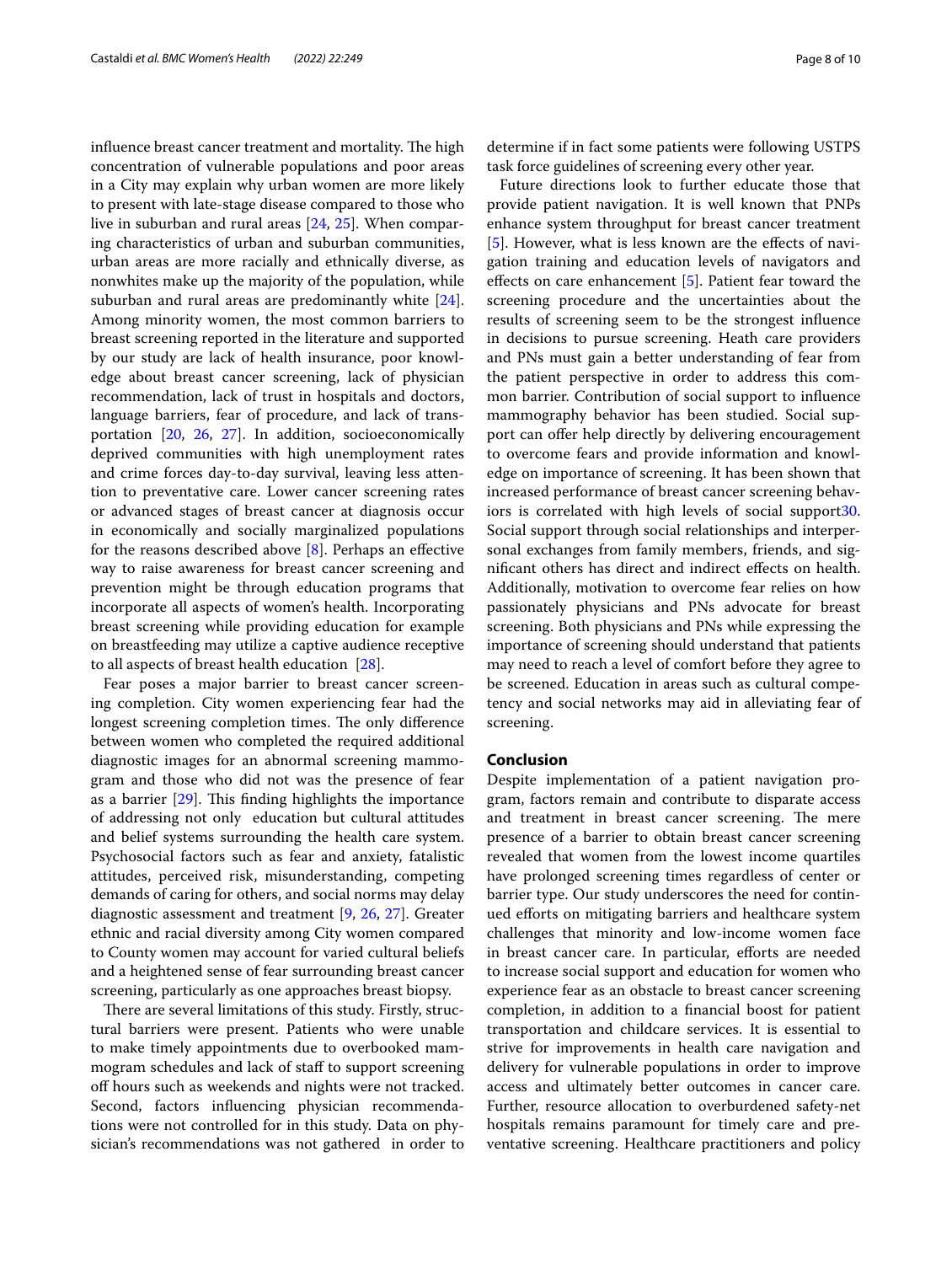makers must be aware of the aforementioned intrinsic diferences between City and County populations in order to address disparate care.

#### **Acknowledgements**

Not applicable.

#### **Author contributions**

Study conception and design: MC. Acquisition of data: MC, AS. Analysis and interpretation of data: MC, AS, KK, JB. Drafting of manuscript: MC, KK, AS. Critical revision: MC, RL. All authors read and approved the fnal manuscript.

#### **Funding**

This research received no specifc grant from any funding agency in the public, commercial, or not-for-proft sectors.

#### **Availability of data and materials**

The datasets used and analyzed during the current study are available from the corresponding author on reasonable request.

# **Declarations**

#### **Ethical approval and informed consent**

The study was approved by and carried out in accordance with the Institutional Review Board of the New York Medical College #L-12,953. The informed consent was waived by ethics committee of New York Medical College.

## **Consent for publication**

Not applicable, as no identifying data is used in the study.

### **Competing interests**

The authors declare no competing interests.

#### **Author details**

<sup>1</sup> New York Medical College, Valhalla, NY 10595, USA. <sup>2</sup> Department of Surgery, Westchester Medical Center, Valhalla, NY 10595, USA. <sup>3</sup>Department of Surgery, NYC Health + Hospitals/Jacobi, Bronx, NY 10461, USA.

#### Received: 30 May 2021 Accepted: 26 May 2022 Published online: 22 June 2022

#### **References**

- <span id="page-8-0"></span>1. Afordable Care Act State-Specifc Medicaid Expansion: Impact on Health Insurance Coverage and Breast Cancer Screening Rate- Clinical Key. Accessed June 29, 2020. [https://www.clinicalkey.com/#!/content/playC](https://www.clinicalkey.com/#!/content/playContent/1-s2.0-S1072751520302131?returnurl=null&referrer=null) [ontent/1-s2.0-S1072751520302131?returnurl](https://www.clinicalkey.com/#!/content/playContent/1-s2.0-S1072751520302131?returnurl=null&referrer=null)=null&referrer=null
- <span id="page-8-1"></span>2. Castaldi M, Smiley A, Butler J, Latif R. Breast cancer screening in inner city and county populations: a tale of two centers. Am Surg. 2020;87:982–7.
- <span id="page-8-2"></span>3. Get Screened, No Excuses. Welcome to the State of New York. Published December 31, 2015. <https://www.ny.gov/GetScreened>. Accessed 16 Aug 2020.
- <span id="page-8-3"></span>4. Levesque JF, Harris MF, Russell G. Patient-centred access to health care: conceptualising access at the interface of health systems and populations. Int J Equity Health. 2013;12:18. [https://doi.org/10.1186/](https://doi.org/10.1186/1475-9276-12-18) [1475-9276-12-18](https://doi.org/10.1186/1475-9276-12-18).
- <span id="page-8-4"></span>5. Castaldi M, Safadjou S, Elrafei T, McNelis J. A multidisciplinary patient navigation program improves compliance with adjuvant breast cancer therapy in a public hospital. Am J Med Qual. 2017;32(4):406–13. [https://](https://doi.org/10.1177/1062860616656250) [doi.org/10.1177/1062860616656250.](https://doi.org/10.1177/1062860616656250)
- <span id="page-8-5"></span>6. Marmot M, Allen J, Goldblatt P, Boyce T, McNeish D, et al. Fair society, healthy lives—the marmot review: strategic review of health inequalities in England post-2010. London: The Marmot Review; 2010.
- <span id="page-8-6"></span>7. Governor Cuomo Announces \$37.7 Million Awarded to Improve Access to Breast Cancer Screening Across New York State. Governor Andrew M. Cuomo. Published February 1, 2018. [https://www.governor.ny.gov/news/](https://www.governor.ny.gov/news/governor-cuomo-announces-377-million-awarded-improve-access-breast-cancer-screening-across-new) [governor-cuomo-announces-377-million-awarded-improve-access](https://www.governor.ny.gov/news/governor-cuomo-announces-377-million-awarded-improve-access-breast-cancer-screening-across-new)[breast-cancer-screening-across-new.](https://www.governor.ny.gov/news/governor-cuomo-announces-377-million-awarded-improve-access-breast-cancer-screening-across-new) Accessed 27 Sep 2020.
- <span id="page-8-7"></span>8. Rojas M, Mandelblatt J, Cagney K, Icerner J, Freeman H. Barriers to followup of abnormal screening mammograms among low-income minority women. Ethn Health. 1996;1(3):221. [https://doi.org/10.1080/13557858.](https://doi.org/10.1080/13557858.1996.9961790) [1996.9961790](https://doi.org/10.1080/13557858.1996.9961790).
- <span id="page-8-9"></span>9. Equitable access to cancer services—Mandelblatt—1999—Cancer— Wiley Online Library. Accessed June 19, 2020. [https://doi.org/10.1002/%](https://doi.org/10.1002/%28SICI%291097-0142%2819991201%2986%3A11%3C2378%3A%3AAID-CNCR28%3E3.0.CO%3B2-L) [28SICI%291097-0142%2819991201%2986%3A11%3C2378%3A%3AAID-](https://doi.org/10.1002/%28SICI%291097-0142%2819991201%2986%3A11%3C2378%3A%3AAID-CNCR28%3E3.0.CO%3B2-L)[CNCR28%3E3.0.CO%3B2-L](https://doi.org/10.1002/%28SICI%291097-0142%2819991201%2986%3A11%3C2378%3A%3AAID-CNCR28%3E3.0.CO%3B2-L).
- <span id="page-8-8"></span>10. Elkin EB, Ishill NM, Snow JG, et al. Geographic access and the use of screening mammography. Med Care. 2010;48(4):349–56. [https://doi.org/](https://doi.org/10.1097/MLR.0b013e3181ca3ecb) [10.1097/MLR.0b013e3181ca3ecb](https://doi.org/10.1097/MLR.0b013e3181ca3ecb).
- <span id="page-8-11"></span><span id="page-8-10"></span>11. Reims KG. HRSA CCM: breast cancer screening. Breast Cancer Screen 51. 12. Bilimoria KY, Ko CY, Tomlinson JS, et al. Wait times for cancer sur-
- gery in the United States: trends and predictors of delays. Ann Surg. 2011;253(4):779–85. <https://doi.org/10.1097/SLA.0b013e318211cc0f>.
- <span id="page-8-12"></span>13. DrPH DLW, PhD ST, PhD JT. Factors associated with delays to diagnosis and treatment of breast cancer in women in a Louisiana Urban Safety Net Hospital. Women Health. 2010;50(8):705–18. [https://doi.org/10.1080/](https://doi.org/10.1080/03630242.2010.530928) [03630242.2010.530928](https://doi.org/10.1080/03630242.2010.530928).
- <span id="page-8-13"></span>14. Efect of hospital safety net designation on treatment use and survival in hepatocellular carcinoma—Mokdad—2018—Cancer—Wiley Online Library. [https://acsjournals.onlinelibrary.wiley.com/doi/full/10.1002/cncr.](https://acsjournals.onlinelibrary.wiley.com/doi/full/10.1002/cncr.31066) [31066](https://acsjournals.onlinelibrary.wiley.com/doi/full/10.1002/cncr.31066). Accessed 3 July 2020.
- <span id="page-8-14"></span>15. (PDF) Comparison of change in quality of care between safety-net and non safety-net hospitals. [https://www.researchgate.net/publication/](https://www.researchgate.net/publication/5373336_Comparison_of_Change_in_Quality_of_Care_Between_Safety-Net_and_Non_Safety-Net_Hospitals) [5373336\\_Comparison\\_of\\_Change\\_in\\_Quality\\_of\\_Care\\_Between\\_Safety-](https://www.researchgate.net/publication/5373336_Comparison_of_Change_in_Quality_of_Care_Between_Safety-Net_and_Non_Safety-Net_Hospitals)[Net\\_and\\_Non\\_Safety-Net\\_Hospitals](https://www.researchgate.net/publication/5373336_Comparison_of_Change_in_Quality_of_Care_Between_Safety-Net_and_Non_Safety-Net_Hospitals). Accessed 2 July 2020.
- 16. Safety-Net and Non-Safety-Net Hospitals Deliver Similar PCI Outcomes— American College of Cardiology. [https://www.acc.org/about-acc/press](https://www.acc.org/about-acc/press-releases/2017/08/07/13/46/safety-net-and-non-safety-net-hospitals-deliver-similar-pci-outcomes)[releases/2017/08/07/13/46/safety-net-and-non-safety-net-hospitals-deliv](https://www.acc.org/about-acc/press-releases/2017/08/07/13/46/safety-net-and-non-safety-net-hospitals-deliver-similar-pci-outcomes) [er-similar-pci-outcomes.](https://www.acc.org/about-acc/press-releases/2017/08/07/13/46/safety-net-and-non-safety-net-hospitals-deliver-similar-pci-outcomes) Accessed 2 July 2020.
- <span id="page-8-15"></span>17. Bickell NA, Moss AD, Castaldi M, et al. Organizational factors afect safety-net hospitals' breast cancer treatment rates. Health Serv Res. 2017;52(6):2137.
- <span id="page-8-16"></span>18. Jaiswal K, Hull M, Furniss AL, Doyle R, Gayou N, Bayliss E. Delays in diagnosis and treatment of breast cancer: a safety-net population profle. J Natl Compr Canc Netw. 2018;16(12):1451–7. [https://doi.org/10.6004/jnccn.](https://doi.org/10.6004/jnccn.2018.7067) [2018.7067](https://doi.org/10.6004/jnccn.2018.7067).
- <span id="page-8-17"></span>19. "Perfecting Patient Flow: America's Safety Net Hospitals and Emergency " by Marcia J. Wilson, Bruce Siegel et al. [https://hsrc.himmelfarb.gwu.edu/](https://hsrc.himmelfarb.gwu.edu/sphhs_policy_facpubs/223/) [sphhs\\_policy\\_facpubs/223/](https://hsrc.himmelfarb.gwu.edu/sphhs_policy_facpubs/223/). Accessed 3 July 2020.
- <span id="page-8-18"></span>20. Alexandraki I, Mooradian AD. Barriers related to mammography use for breast cancer screening among minority women. J Natl Med Assoc. 2010;102(3):206–18. [https://doi.org/10.1016/S0027-9684\(15\)30527-7.](https://doi.org/10.1016/S0027-9684(15)30527-7)
- <span id="page-8-19"></span>21. Reducing Structural Barriers | ScreenOutCancer | CDC. [https://www.cdc.](https://www.cdc.gov/screenoutcancer/interventions/reducing-structural-barriers.htm) [gov/screenoutcancer/interventions/reducing-structural-barriers.htm.](https://www.cdc.gov/screenoutcancer/interventions/reducing-structural-barriers.htm) Accessed 31 July 2020.
- <span id="page-8-20"></span>22. Fayanju OM, Kraenzle S, Drake BF, Oka M, Goodman MS. Perceived barriers to mammography among underserved Women in a Breast Health Center Outreach Program. Am J Surg. 2014;208(3):425–34. [https://doi.](https://doi.org/10.1016/j.amjsurg.2014.03.005) [org/10.1016/j.amjsurg.2014.03.005](https://doi.org/10.1016/j.amjsurg.2014.03.005).
- <span id="page-8-21"></span>23. Garbers S, Jessop DJ, Foti H, Uribelarrea M, Chiasson MA. Barriers to breast cancer screening for low-income Mexican and Dominican women in New York City. J Urban Health. 2003;80(1):81–91. [https://doi.org/10.1007/](https://doi.org/10.1007/pl00022327) [pl00022327.](https://doi.org/10.1007/pl00022327)
- <span id="page-8-22"></span>24. Demographic and economic trends in urban, suburban and rural communities. Pew Research Center's Social & Demographic Trends Project. Published May 22, 2018. [https://www.pewsocialtrends.org/2018/05/](https://www.pewsocialtrends.org/2018/05/22/demographic-and-economic-trends-in-urban-suburban-and-rural-communities/) [22/demographic-and-economic-trends-in-urban-suburban-and-rural](https://www.pewsocialtrends.org/2018/05/22/demographic-and-economic-trends-in-urban-suburban-and-rural-communities/)[communities/.](https://www.pewsocialtrends.org/2018/05/22/demographic-and-economic-trends-in-urban-suburban-and-rural-communities/) Accessed 24 June 2020.
- <span id="page-8-23"></span>25. City-dwellers Have Higher Risk Of Late-stage Cancer than Rural Residents. ScienceDaily. Accessed 1 July 2020.
- <span id="page-8-24"></span>26. Gorin SS, Heck JE, Cheng B, Smith SJ. Delays in breast cancer diagnosis and treatment by racial/ethnic group. Arch Intern Med. 2006;166(20):2244–52. [https://doi.org/10.1001/archinte.166.20.2244.](https://doi.org/10.1001/archinte.166.20.2244)
- <span id="page-8-25"></span>27. Gregg J, Curry RH. Explanatory models for cancer among African-American women at two Atlanta neighborhood health centers: the implications for a cancer screening program. Soc Sci Med. 1994;39(4):519–26. [https://doi.org/10.1016/0277-9536\(94\)90094-9.](https://doi.org/10.1016/0277-9536(94)90094-9)